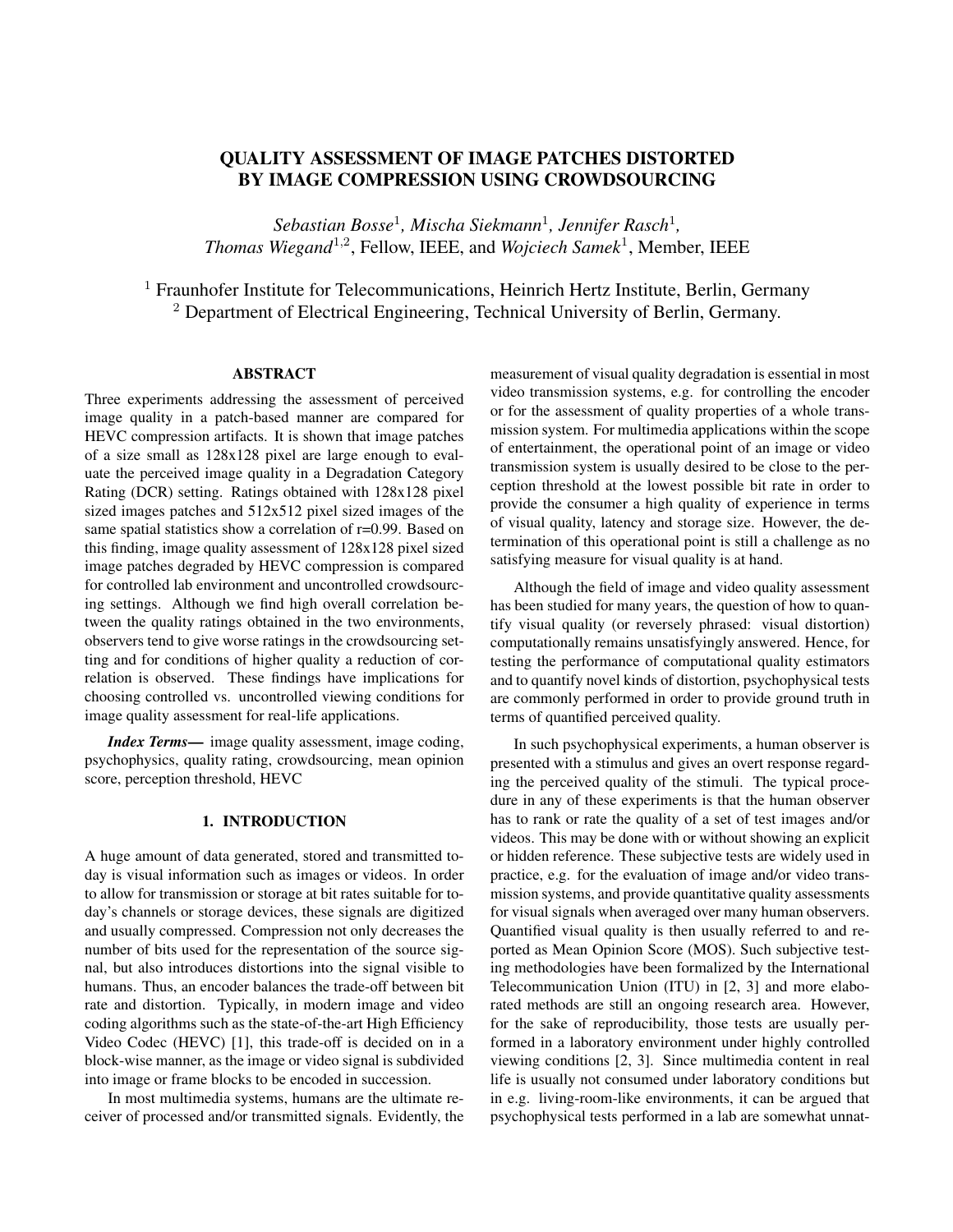

Fig. 1: Image patches used in the experiments. First row: Patches cropped from texture images. Middle and bottom rows: Patches cropped from images with real life content.

ural. As experiments should not take more than 30 minutes in order to prevent observers from becoming unreliable because of fatigue, the number of possible conditions (image/quality pairs) that can be evaluated in one test is restricted. The effort of psychophysical tests is further increased by the need of having ratings of sufficient (15 is recommended in [2]) participants. Being lab-bounded and the need for an experimenter limits the possibilities to parallelize those tests, confining them to the domain of *small data*.

In order to delegate the assessment of perceived visual quality into the *big data* domain, it has been suggested to crowdsource the evaluation (e.g. in [4] for listening test and in [5] for visual quality). Here, the basic idea is to bring the stimuli over the internet to many participants and let them evaluate the perceived quality browser-based at their home PCs in a non-lab environment. This allows for a massive parallelization as the bottleneck of the laboratory access is brought out of consideration. This means that the viewing conditions of the test participants are not only uncontrolled, but that the experimenter is also uninformed about them. On the other hand it can be argued that the viewing conditions in a crowdsourcing approach are closer to those of a real-life multimedia consumer and thus more natural. Several systems for crowdsourcing image and video quality assessment have been presented [4, 5, 6, 7, 8, 9, 10, 11] and overviewed in [12]. In general, high correlations between quality ratings in terms of mean opinion scores obtained in the lab and obtained by crowdsourcing have been reported, indicating the feasibility of the crowdsourcing approach to image and video quality assessment.

So far, psychophysical quality assessment has been per-

formed on whole images only and, to the knowledge of the authors, no studies on patch-based approaches to image quality assessment in order to learn about locality of quality have been carried out.

This paper aims at patch-based quality assessment, as this perspective is closer to the optimization in real-life blockbased video and image coding. For that, we present three quality assessment studies. Sec. 2 describes the experimental setup and the stimulus material of these studies. In Sec. 3, at first we analyze whether quality assessment is possible for relatively small patches of a size of  $128 \times 128$  pixels. Then image quality assessment under controlled lab conditions is compared to crowdsourced image quality assessment for image patches of  $128 \times 128$  pixel. Sec. 4 concludes the comparisons and discusses implications for practitioners.

### 2. EXPERIMENTAL DESIGN

## 2.1. Stimulus Material

In the first experiment, MOS values for 6 texture images used in [13, 14, 15] were obtained under lab-conditions.

For the other two experiments, the 18 image patches used as stimuli had two sources. In order to test if the assessment of perceived image quality based on rather small  $128 \times 128$ pixel sized image patches is valid, 6 patches were cropped from  $512 \times 512$  pixel sized texture images from the first experiment. Texture images were chosen for this test. Due to the relative homogeneous structure of textures, cropping does not alter the image statistics. The other 12 patches were cropped from  $1920 \times 1080$  pixel sized natural grayscale images, show-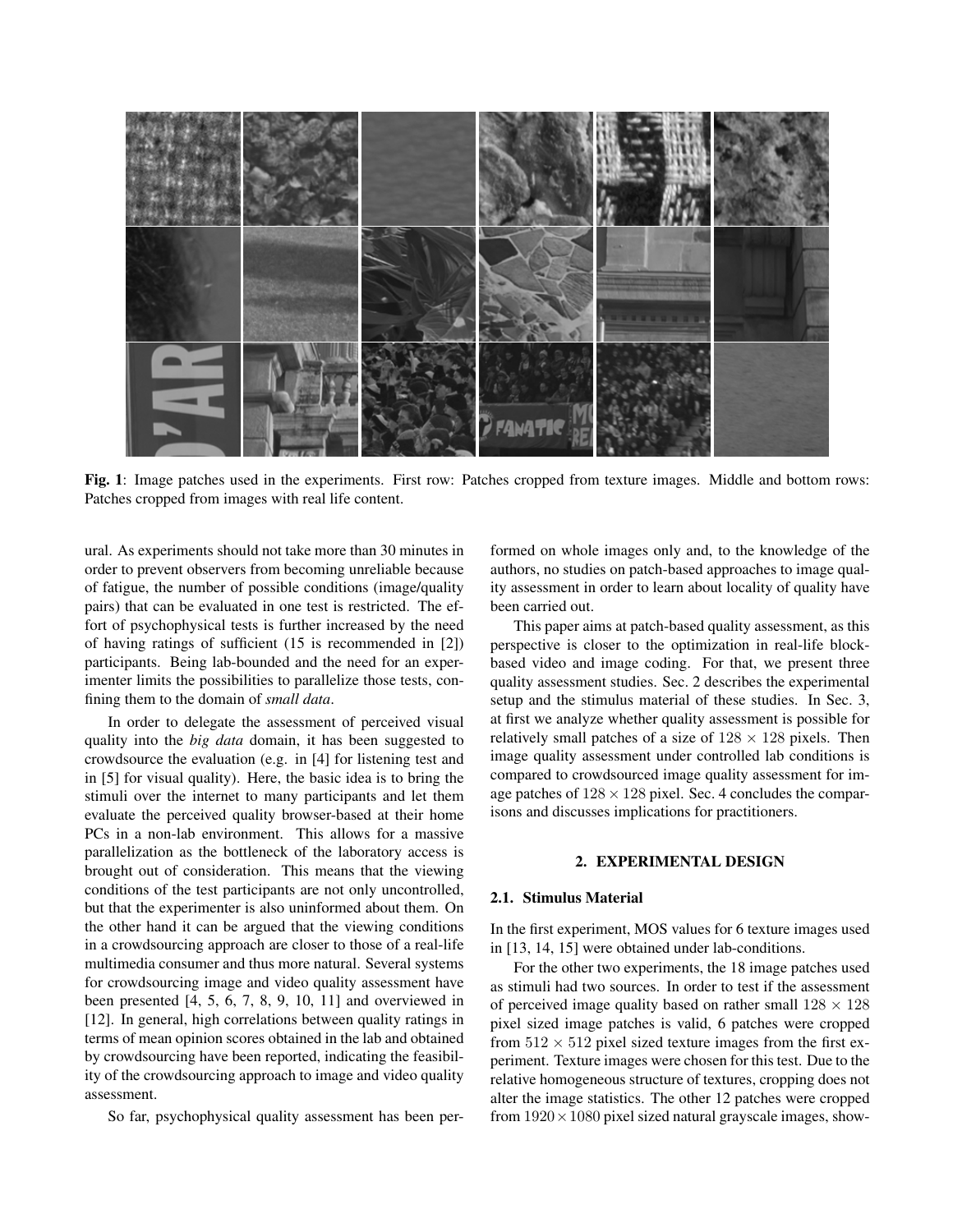

Fig. 2: Example of distorted images used in both experiments.



Fig. 3: Screenshot of the rating screen used in the online and the lab quality assessment experiment.

ing real life content. Fig. 1 shows the reference image patches used in the test. Those images were degraded to different distortion levels. The distortions were introduced by encoding the images using the HM13.0 [16] test model of the High Efficiency Video Coding (HEVC/H.265) standard [1] using *Intra only*-settings [17] and different quantization parameters (QP). We refer to an image of a specific size and of a specific distortion level used in the experiments as (test) condition. For all conditions, image patches were cropped from the compressed and thus distorted images. No image patch was scaled after cropping and thus preserving the local statistics of the original images.

Fig. 2 gives an impression over the distortions presented in the test. As the study's goal is to learn more about image distortions close to the perception threshold, the density of test images was higher in the upper end of the quality scale.

## 2.2. Experimental Setup

Two different experimental setups were used: A laboratorybased, controlled setup and an uncontrolled, online (or: crowdsourced) setup. In the first experiment, the perceived quality of the distorted  $512 \times 512$  pixel sized texture images was assessed lab-based. In the other two experiments, the  $128 \times 128$  pixel sized image patches were used as stimuli in

a lab-based, and in an online experiment, respectively.

In all experiments, the quality assessment followed a Degradation Category Rating (DCR) procedure using Simultaneous Presentation [2]. Image pairs were presented sideby-side with the distorted image on the right hand side and the undistorted reference image on the left hand side within a 50% gray background. The presentation of the stimuli was self-paced in both cases, leaving the duration of evaluation to the observers. On the right of the screen, a slider operated by a computer mouse was shown to let the observer report his or her quality evaluation. A screenshot of the stimulus presentation screen is shown in Fig.3.

A nine-grade degradation scale was used where the ratings 1, 3, 5, 7 and 9 corresponded to the semantic annotations *Very annoying*, *Annoying*, *Slightly annoying*, *Perceptible, but not annoying* and *Imperceptible*, respectively. In this scale, grade 8 is considered as the psychophysical perception threshold of the impairment [2].

Learning effects were reduced by including a training session in which 5 stimuli were presented at the beginning of each session. Stimuli presented during the training session were not included in the statistical analysis of the test results. In the test session, every condition's presentation was replicated once, resulting in two presentations per condition per session. Before evaluating the collected quality ratings, subjects were screened for reliability according to BT.500 [2].

In order to make the online and lab-based experiments comparable, subjects were introduced in all experiments with the same instructions (although an experimenter was present during the lab sessions) with two successive texts on screen. In these texts, participants were welcomed, the test procedure was explained and subjects were asked to reset the zooming factor of their browsers and maintain a constant viewing distance.

In all tests, subjects were recruited mainly among students at the department and friends or acquaintances of the lab members and not compensated for their participation.

### *2.2.1. Lab-based Image Quality Assessment*

For the lab-based image quality assessment experiment, viewing conditions were controlled in a lab environment and set according to ITU recommendation BT.500 [2], and P.910 [3], respectively. Stimuli were presented on a calibrated  $27''$  Dell U2711b display at its native resolution of  $2560 \times 1440$  pixel. Viewing distance was set to 1 meter, which corresponds to 4 times of the active screen size of the images (relative to the original image size of  $1920 \times 1080$  pixel) where the patches where cropped from. Relative to the patch size of  $128 \times 128$ pixels, this corresponds to a visual angle of the  $\alpha = 1.72^{\circ}$ .

## *2.2.2. Crowdsourcing Image Quality Assessment*

For the crowdsourced image quality assessment, the same test was delivered to participants over the internet and quality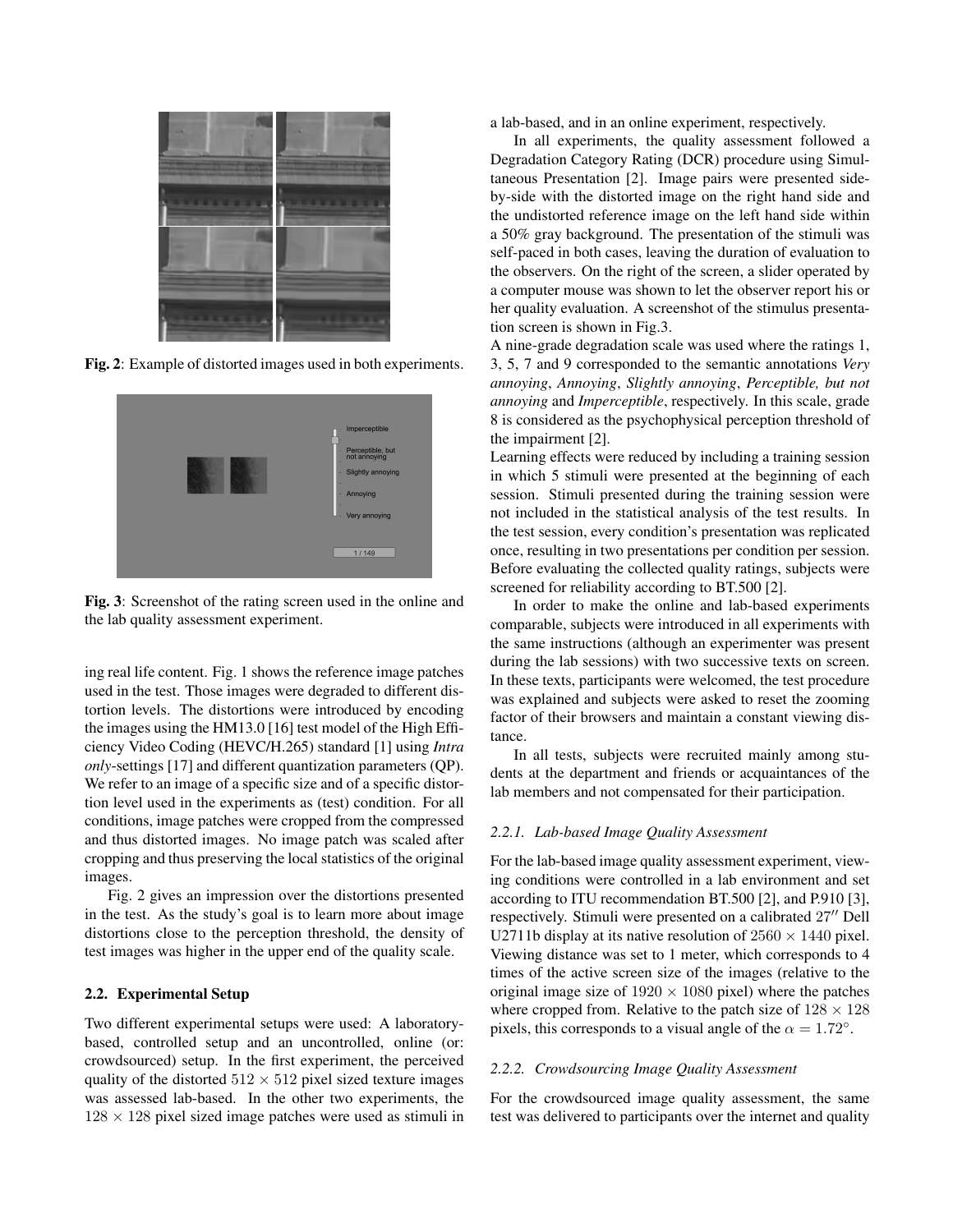ratings were reported online through a browser application. Since being out of the lab is inherent to the crowdsourcing approach to image quality assessment, precise viewing conditions, such as screen resolution, contrast and luminance settings, viewing distance and environment illumination, are uncertain.

### 3. EVALUATION

Neither in the online nor in the lab-based tests subjects had to be rejected after screening [2]. For all evaluations, perceived quality is calculated in terms of mean opinion scores (MOS) and is calculated per condition as the average of all subjects ratings [2].

### 3.1. Patch-Based Quality Assessment

Pearson correlation between MOS values obtained under lab conditions for  $128 \times 128$  and  $512 \times 512$  pixel sized texture images is found as  $r_P = 0.99, p < 0.01$ . Spearman rank order correlation is measured as  $r_S = 0.96, p < 0.01$ . Fig. 4 scatters the MOS values of both tests. The high correlation between the MOS values obtained for the two different image patch sizes shows the validity of quality assessment based on  $128 \times 128$  pixel sized image patches.



Fig. 4: MOS values obtained for  $128 \times 128$  pixel sized texture image patches vs. MOS values obtained for  $512 \times 512$  pixel sized texture image patches

#### 3.2. Lab-Based vs. Crowdsourced Quality Assessment

For the further evaluation, the ratings gathered in the labbased assessment are considered as ground truth in the sense that the crowdsourced online assessment is desired to predict the results obtained in the lab.

Fig. 5 plots the normalized averaged 0.95%-confidence interval for the MOS values obtained under lab conditions (labMOS) and those obtained in a crowdsourcing, online approach (webMOS) in dependence of the number of observances (since participants in the online test were free to quit



Fig. 5: Normalized averaged 0.95%-confidence interval in dependance of the number of ratings.

the quality evaluation any time, we choose 'observances' or 'number of individual ratings' to be more meaningful than the commonly used parameter 'number of observers' in order to make the two modalities comparable). Assuming Gaussianity of the ratings, the 0.95%-confidence interval is therefore calculated for each condition as CI $(c, N) = t_{N-1,0.95} \cdot \frac{\sigma_c}{\sqrt{N}}$  with  $t_{N-1,0.95}$  being the value of Student's t distribution according to a two-sided 0.95%-critical regions with  $N - 1$  degrees of freedom,  $\sigma_c$  being the standard deviation of condition c and N being the number of observances. The conditions  $CI(c, N)$ are then averaged over all conditions using bootstrapping by averaging confidence intervals of randomly resampled permutations of subsets of N observances. Normalization is performed with respect to the range of possible ratings to make the confidence interval comparable to other rating scale ranges. The normalized, averaged confidence intervals fall in the range of previous studies [18], indicating a reliable statistical power in terms of number of subjects/observances in these studies. As Fig. 5 shows, according to the confidence interval, among the two methods, the online assessment of perceived image quality provides a more accurate estimate of MOS than the lab-based assessment given the same number of observances. This is an interesting and puzzling result, since, intuitively, one would assume the crowdsourced environment to be less controlled, leading to a wider range on quality opinion, leading to a higher variance and thus, for the same number of ratings, resulting in a higher confidence interval.

Fig. 6 shows the distribution of individual ratings collected in the lab-based assessment (blue histogram) and in the crowdsourced online assessment (red histogram). The distribution of the rating obtained in the lab are as expected: due to the choice of the study the distribution histogram is skewed to the right (higher quality). Mid-points between semantically annotated rating values (2,4,6,8) are less frequently selected by the observers than semantically annotated ratings (1,3,5,7,9). Similar rating behavior is reported in comparisons of other image quality assessment procedures [18]. The distribution of individual opinion scores collected in the online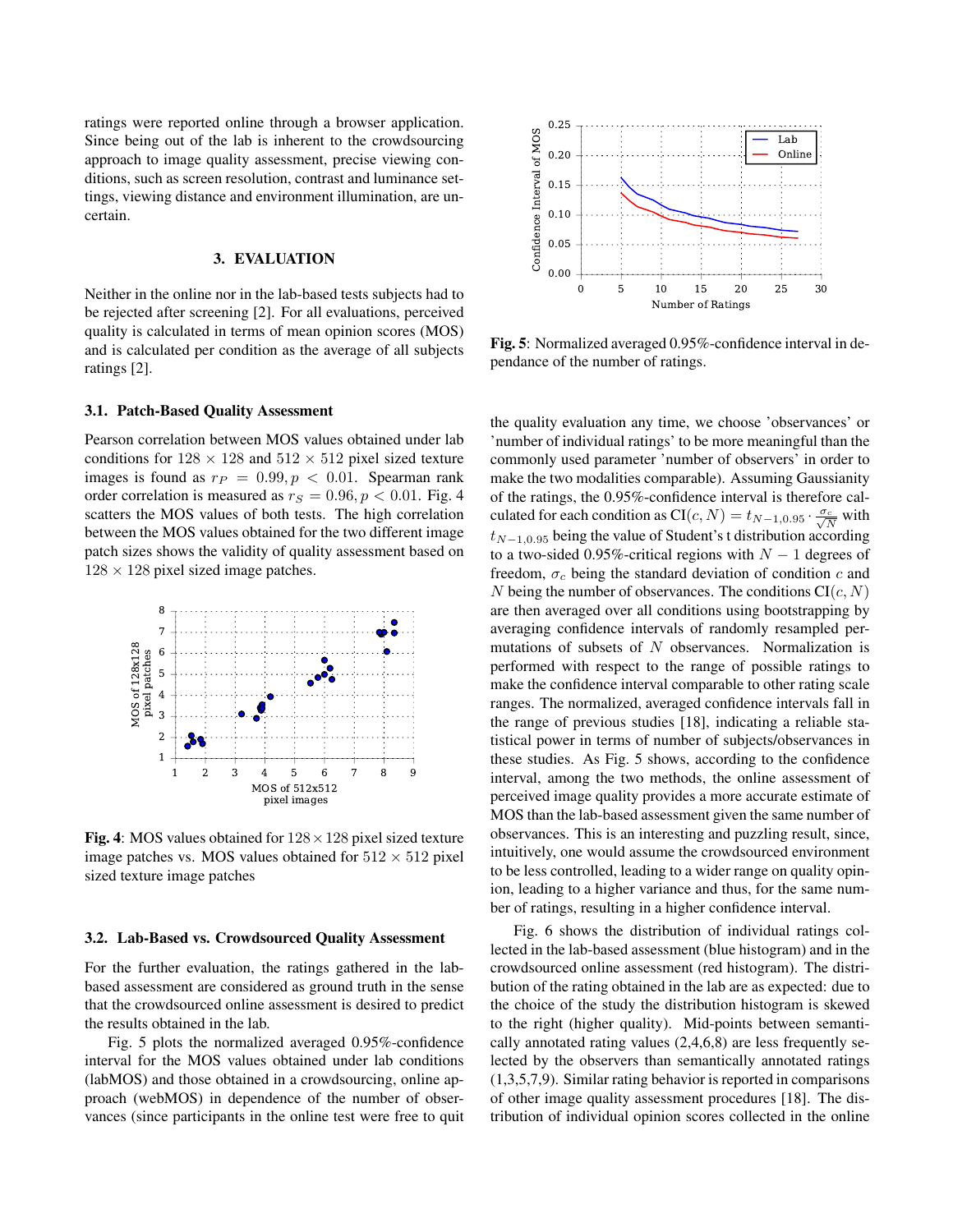

Fig. 6: Distribution of individual quality ratings in lab-based experiment (blue) and crowdsourced experiment (red).

experiment is less skewed, but almost follows a uniform distribution for the semantically annotated rating values (or the mid-points, respectively), while again, the mid-points are less often selected.



Fig. 7: Online assessed MOS vs. lab-based assessed MOS for the full quality regime (left) and the high quality regime zoomed in (right). The green dashed line indicates the hypothetical identity of labMOS and webMOS.

The tendency of online assessment towards worse quality ratings compared with scores obtained in the lab environment can be seen in the left plot of Fig. 7 as well: The MOS values obtained for different conditions (image/distortion pairs) in the lab are scattered against MOS values gathered in the online test. The green bisecting line indicates hypothetical identity of the MOS values gathered in the different modalities. The plot indicates that the online assessed MOS as predictor of the lab-based assessed MOS has a negative bias that is not constant. For conditions of a labMOS > 7 this bias does not exist.

However, although the MOS values from the lab and those from the online experiment are not identical, over the whole range of conditions, a Pearson correlation of  $r_P = 0.96$ ,  $p < 0.001$  and a Spearman rank correlation of  $r_S = 0.96$ ,  $p < 0.001$  can be measured. This is in line with previous studies [7, 5] reporting similar high correlations between the MOS values obtained in a lab experiment and in an online experiment.

The right plot in Fig. 7 shows the labMOS plotted against the webMOS for the high quality regime. We define all conditions to be within this regime if labMOS  $> 6$  or webMOS  $>$ 6. Here, we find the MOS values obtained in the two modalities to be more scattered. Also, the correlations ( $r_P = 0.8$ ) with  $p < 0.001$ ,  $r_s = 0.74$  with  $p < 0.001$ ) are strongly reduced compared to the full range of conditions.



Fig. 8: Standard deviation of opinion scores (SOS) in dependance of MOS for online and lab-based assessed quality vs. lab-bases assessed MOS. The gray shaded area indicates the possible SOS values.

As argued in [19], it is not sufficient to compare MOS values in order to compare test results, since condition-wise differences in dispersion of individual ratings are not taken into account. In Fig. 8, the standard deviation of the opinion scores (SOS) of the two modalities (blue: lab, red: online) is scattered against the labMOS values. For the low quality regime (defined as labMOS  $<$  6), we find the quality ratings obtained in the lab environment to have a bias towards higher dispersion compared to the those obtained in a crowdsourcing setting. This also explains the higher average confidence interval observed in Fig. 5.

### 4. DISCUSSION AND CONCLUSIONS

This paper discussed the feasibility of patch-based image quality assessment and found that humans can evaluate perceived quality on patch size of  $128 \times 128$ . For image patches of this size image quality assessment in a controlled laboratory environment are compared to image quality assessment in an uncontrolled crowdsourcing setting. We find quality ratings obtained as webMOS and labMOS to be of comparable statistical power. Although the quality ratings obtained in the two different environments are highly correlated over the whole range of conditions, quality ratings obtained by crowdsourcing show a bias towards lower ratings given the same conditions compared to quality ratings gathered under controlled lab conditions. We also find a clear drop in correlation when we compare only conditions in a regime of high quality.

A possible explanation for the bias might be that people